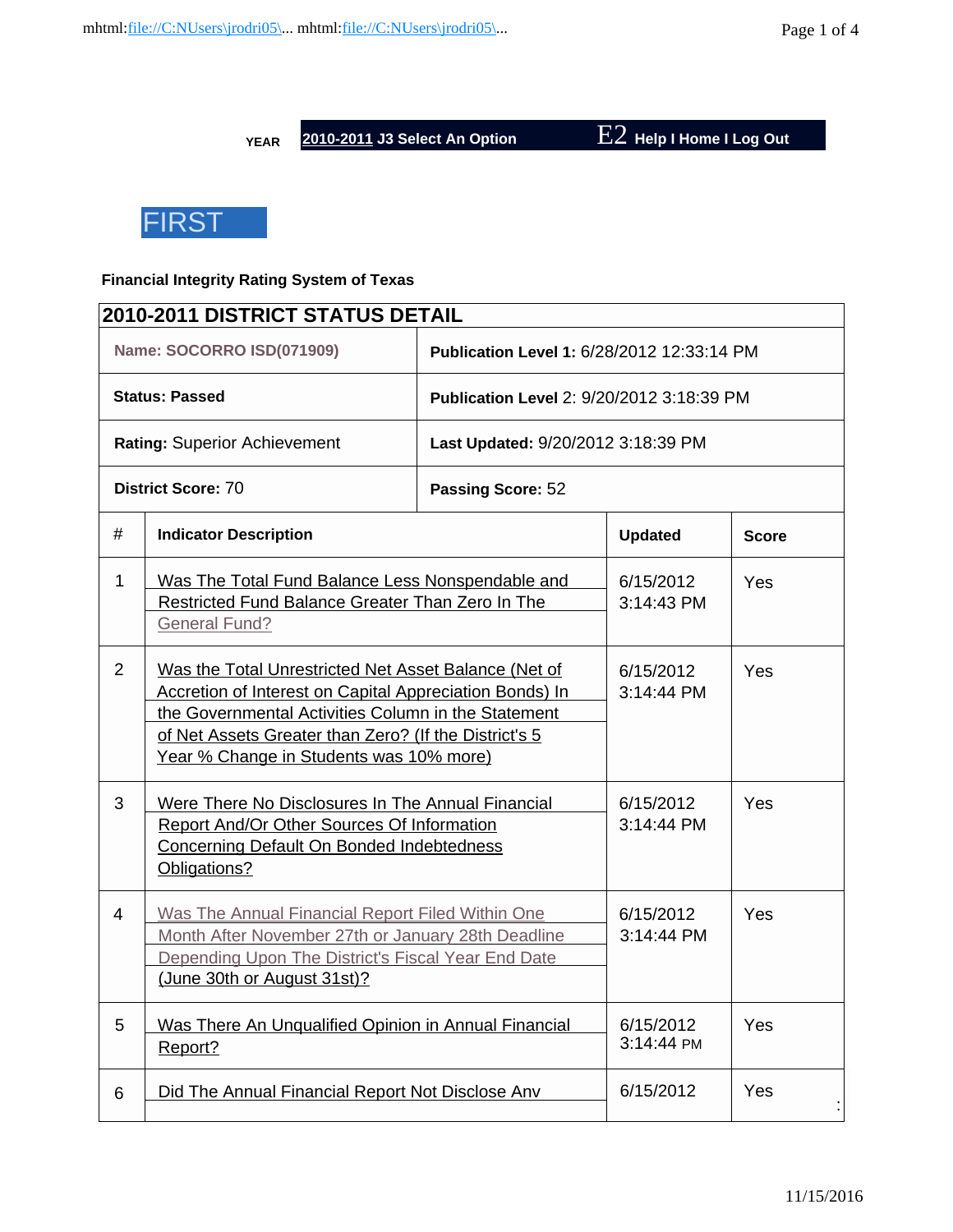|                | Instance(s) Of Material Weaknesses In Internal<br>Controls?                                                                                                                                                                                                             | 3:14:45 PM                         |                        |
|----------------|-------------------------------------------------------------------------------------------------------------------------------------------------------------------------------------------------------------------------------------------------------------------------|------------------------------------|------------------------|
|                |                                                                                                                                                                                                                                                                         |                                    | 1<br>Multiplier<br>Sum |
| $\overline{7}$ | Was The Three-Year Average Percent Of Total Tax<br>Collections (Including Delinguent) Greater Than 98%?                                                                                                                                                                 | 6/15/2012<br>3:14:45 PM            | 5                      |
| 8              | Did The Comparison Of PEIMS Data To Like<br>Information In Annual Financial Report Result In An<br>Aggregate Variance Of Less Than 3 Percent Of<br><b>Expenditures Per Fund Type (Data Quality Measure)?</b>                                                            | 6/18/2012<br>12:10:48<br><b>PM</b> | 5                      |
| 9              | Were Debt Related Expenditures (Net Of IFA And/Or<br>EDA Allotment) < \$350.00 Per Student? (If The<br>District's Five-Year Percent Change In Students = Or ><br>7%, Or If Property Taxes Collected Per Penny Of Tax<br><b>Effort &gt; \$200,000 Per Student)</b>       | 6/15/2012<br>3:14:46 PM            | 5                      |
| 10             | Was There No Disclosure In The Annual Audit Report<br>Of Material Noncompliance?                                                                                                                                                                                        | 6/15/2012<br>3:14:46 PM            | 5                      |
| 11             | Did The District Have Full Accreditation Status In<br>Relation To Financial Management Practices? (e.g. No<br><b>Conservator Or Monitor Assigned)</b>                                                                                                                   | 6/15/2012<br>3:14:47 PM            | 5                      |
| 12             | Was The Aggregate Of Budgeted Expenditures And<br>Other Uses Less Than The Aggregate Of Total<br>Revenues, Other Resources and Fund Balance In<br><b>General Fund?</b>                                                                                                  | 6/15/2012<br>3:14:47 PM            | 5                      |
| 13             | If The District's Aggregate Fund Balance In The<br><b>General Fund And Capital Projects Fund Was Less Than</b><br>Zero, Were Construction Projects Adequately<br>Financed? (To Avoid Creating Or Adding To The Fund<br><b>Balance Deficit Situation)</b>                | 6/15/2012<br>3:14:47 PM            | 5                      |
| 14             | Was The Ratio Of Cash And Investments To Deferred<br>Revenues (Excluding Amount Equal To Net Delinguent<br><b>Taxes Receivable) In The General Fund Greater Than</b><br>Or Equal To 1:1? (If Deferred Revenues Are Less Than<br><b>Net Delinquent Taxes Receivable)</b> | 6/15/2012<br>3:14:48 PM            | 5                      |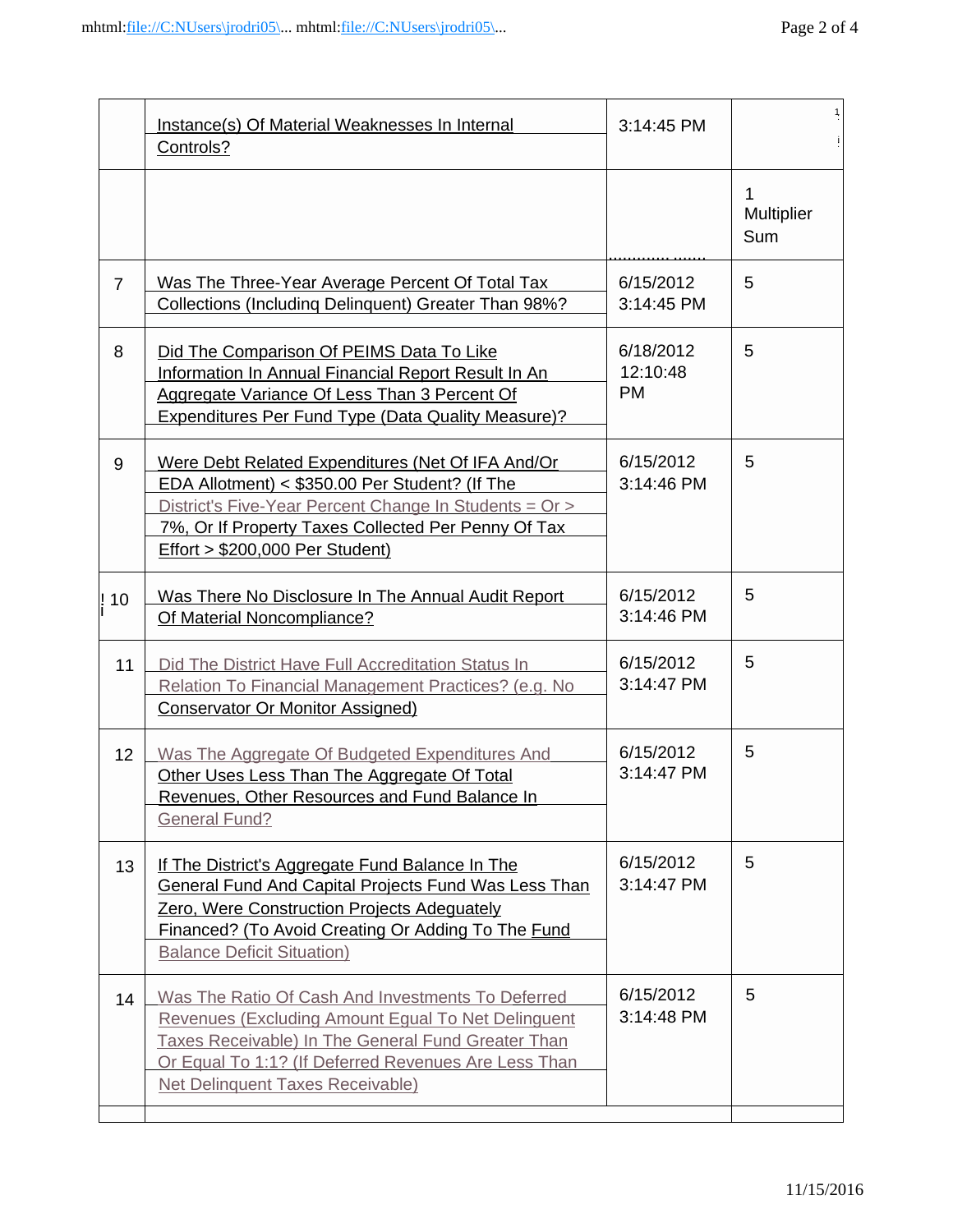| 15 | Was The Administrative Cost Ratio Less Than The<br><b>Threshold Ratio?</b>                                                                                                                              | 6/15/2012<br>3:14:48 PM | 5                             |
|----|---------------------------------------------------------------------------------------------------------------------------------------------------------------------------------------------------------|-------------------------|-------------------------------|
| 16 | Was The Ratio Of Students To Teachers Within the<br>Ranoes Shown Below According To District Size?                                                                                                      | 6/15/2012<br>3:14:48 PM | 5                             |
| 17 | Was The Ratio Of Students To Total Staff Within the<br>Ranges Shown Below According To District Size?                                                                                                   | 6/15/2012<br>3:14:49 PM | 5                             |
| 18 | Was The Decrease In Undesignated Unreserved Fund<br>Balance < 20% Over Two Fiscal Years? (If Total<br>Revenues > Operating Expenditures In The General<br><b>Fund, Then District Receives 5 Points)</b> | 6/15/2012<br>3:14:49 PM | 5                             |
| 19 | Was The Aggregate Total Of Cash And Investments In<br>The General Fund More Than \$0?                                                                                                                   | 6/15/2012<br>3:14:49 PM | 5                             |
| 20 | Were Investment Earnings In All Funds (Excluding<br>Debt Service Fund and Capital Projects Fund) Meet or<br><b>Exceed the 3-Month Treasury Bill Rate?</b>                                               | 6/15/2012<br>3:14:50 PM | 5                             |
|    |                                                                                                                                                                                                         |                         | 70<br>Weighted<br>Sum         |
|    |                                                                                                                                                                                                         |                         | 1<br>Multiplier<br><b>Sum</b> |
|    |                                                                                                                                                                                                         |                         | 70 Score                      |

# **DETERMINATION OF RATING ............................. ......................... ...........**

- A. Did The District Answer 'No' To Indicators 1, 2, 3 Or 4? OR Did The District Answer **'No'** To Both 5 and 6? If So, The District's Rating Is **Substandard Achievement.**
- B. Determine Rating By Applicable Range For summation of the indicator scores (Indicators 7-20)

| <b>Superior Achievement</b>       | 64-70 |
|-----------------------------------|-------|
| <b>Above Standard Achievement</b> | 58-63 |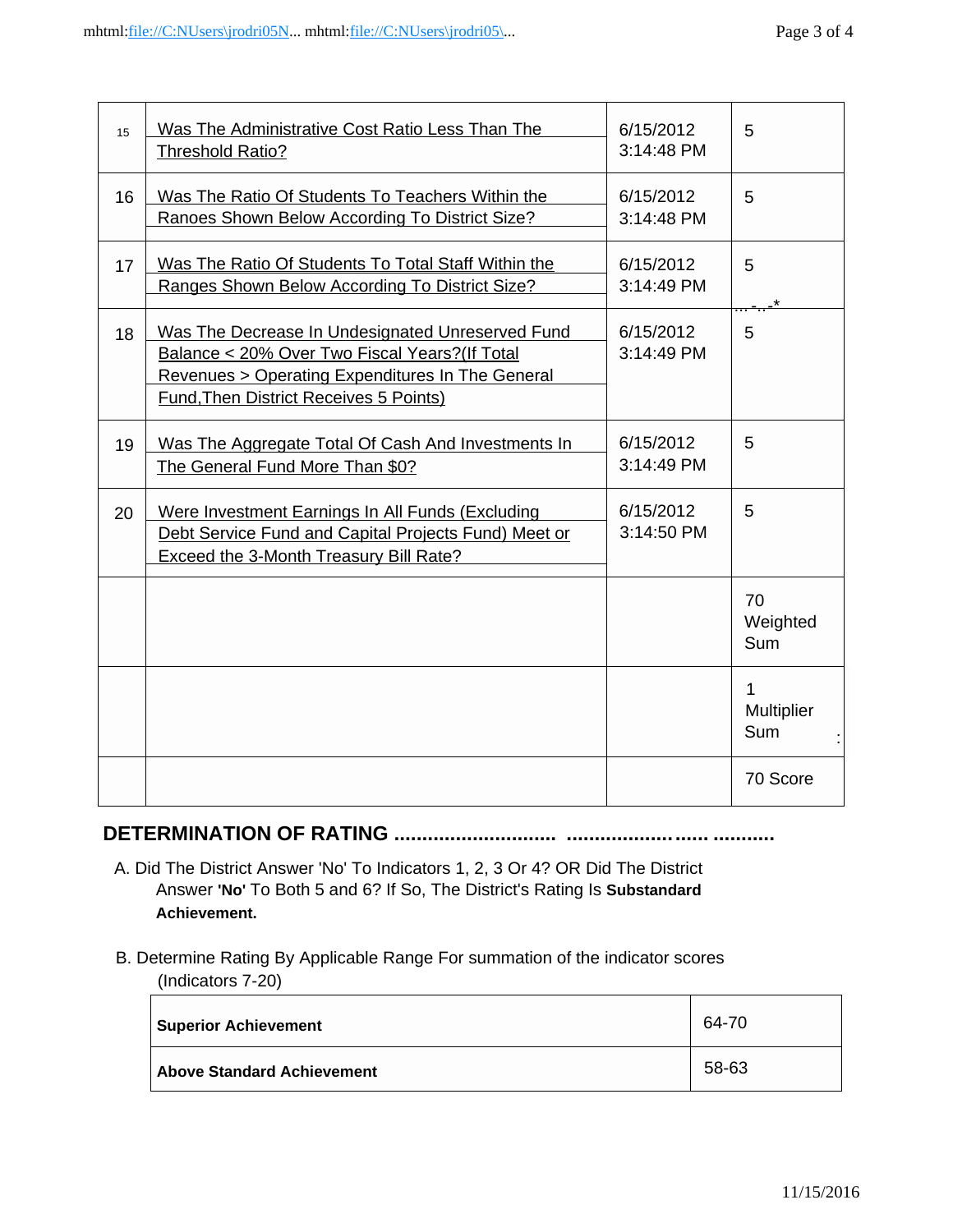| : Standard Achievement         | 52-57 |
|--------------------------------|-------|
| <b>Substandard Achievement</b> | <52   |

## **INDICATOR 17 & 18 RATIOS**

| <b>Indicator 17</b>                           | Ranges for<br>Ratios |      | <b>Indicator 18</b>                           | Ranges for<br>Ratios |      |
|-----------------------------------------------|----------------------|------|-----------------------------------------------|----------------------|------|
| District Size - Number<br>of Students Between | i Low                | High | District Size - Number<br>of Students Between | Low                  | High |
| < 500                                         | 7                    | 22   | < 500                                         | 5                    | 14   |
| 500-999                                       | 10                   | 22   | 500-999                                       | 5.8                  | 14   |
| 1000-4999                                     | $: 11 - 5$           | 22   | 1000-4999                                     | 6.3                  | 14   |
| 5000-9999                                     | 13                   | 22   | 5000-9999                                     | 6.8                  | 14   |
| $-$ 10000                                     | 13.5                 | 22   | $=$ > 10000                                   | 7.0                  | 14   |

### **OPTIONS**

| -------                                                                                                                                                                                                                              |                                                                                                                                                                                                                               |                                                                                                                                                                                                                               |                                                                         |
|--------------------------------------------------------------------------------------------------------------------------------------------------------------------------------------------------------------------------------------|-------------------------------------------------------------------------------------------------------------------------------------------------------------------------------------------------------------------------------|-------------------------------------------------------------------------------------------------------------------------------------------------------------------------------------------------------------------------------|-------------------------------------------------------------------------|
|                                                                                                                                                                                                                                      |                                                                                                                                                                                                                               |                                                                                                                                                                                                                               | <b></b>                                                                 |
| <b>Update Unpassed</b>                                                                                                                                                                                                               | <b>Update All</b>                                                                                                                                                                                                             | _________<br><b>Lower Publication Level</b>                                                                                                                                                                                   |                                                                         |
| <u>Production and the completion of the completion of the completion of the completion of the completion of the completion of the completion of the completion of the completion of the completion of the completion of the comp</u> | The company of the company of the company of the company of the company of the company of the company of the company of the company of the company of the company of the company of the company of the company of the company | and all the control of the control of the control of the control of the control of the control of the control of the control of the control of the control of the control of the control of the control of the control of the | <b>The Committee of the Committee of the Committee of the Committee</b> |
| Suspension Reason.                                                                                                                                                                                                                   |                                                                                                                                                                                                                               |                                                                                                                                                                                                                               |                                                                         |
|                                                                                                                                                                                                                                      |                                                                                                                                                                                                                               |                                                                                                                                                                                                                               |                                                                         |

**Audit Home Page: School Financiai Audits | Send comments or suggestions to** [mailto:schoolaudits@tea.state.tx.us?subject=FIRST%/20Suggestions](mailto:schoolaudits@tea.state.tx.us?subject=FIRST%2525/20Suggestions)

**THE TEXAS EDUCATION AGENCY 1701 NORTH CONGRESS AVENUE • AUSTIN, TEXAS, 78701 • (512) 463-9734**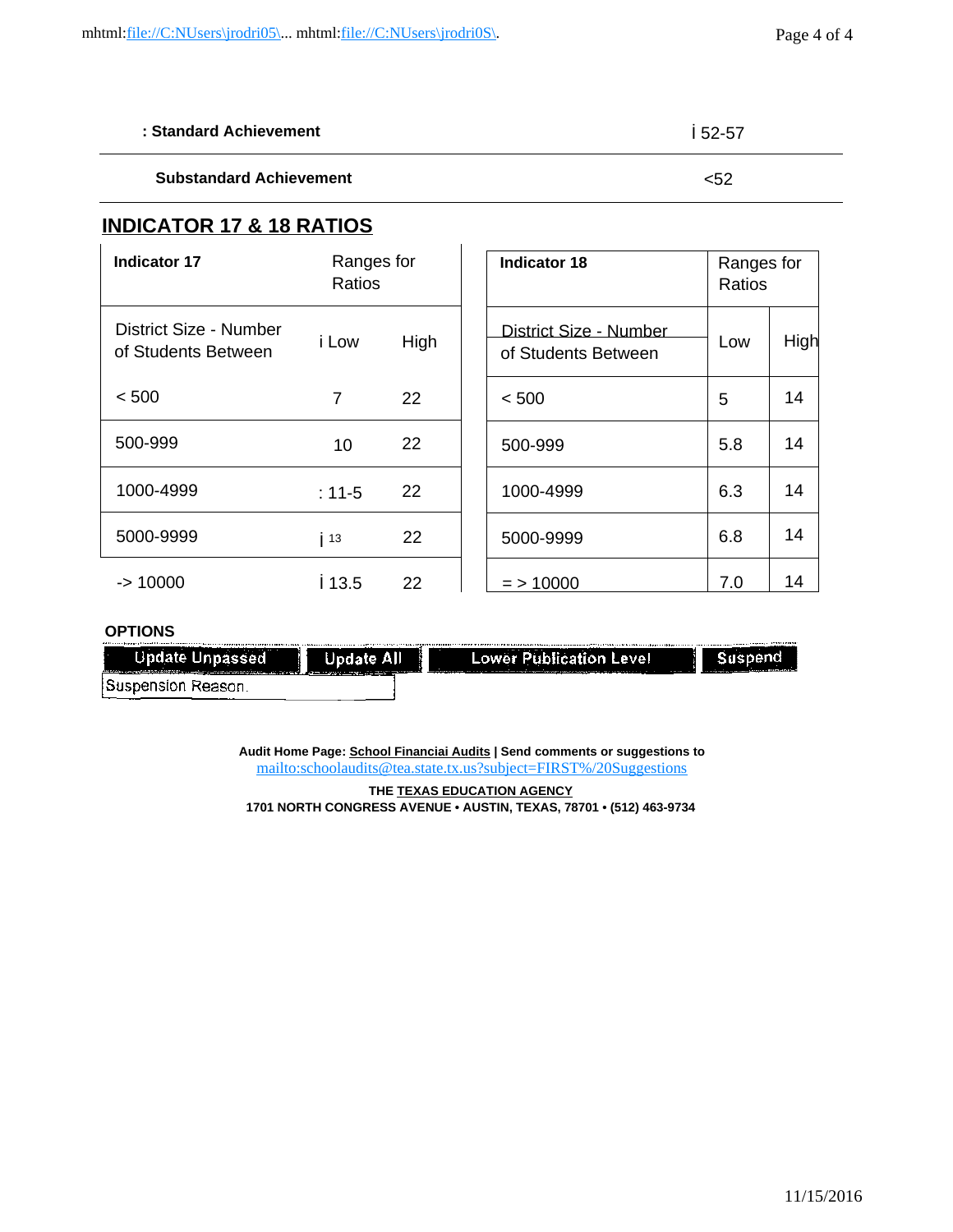#### School FIRST Annual Financial Management Report

Title 19 Toxas Administrative Codo Chapter 109. Budgeting, Accounting, and Auditing SubchaptorAA,<br>Commissloner's Rules Concoring Financial Accountability Halino System. Soction 109 1005 Amended Io be effective 2/3/11<br>The t template may nol bo all inclusive

#### **Superintendent's Current E mployment Contract**

A copy of the superintendents current employment contract at the time of the School FIRST hearing is Io bo provided In lieu of publication in Ihe annual School FIRST financial management roporl. iho school district may chose to publish<br>the superintendent's employment contract on the school distnict's Internoi silo Il pubi shed on the Internet, the contract is to remain accessible for taelve months

#### Reimbursements **Received by the Superintendent and Board Members**

For tho Ton-Month Penod Ended Juno 30. 2011

|                          | Superintendent        | Antonio   | Michael A | Paul       | Garv       | Cynthia Ann | Craig A.   | Angelica   |
|--------------------------|-----------------------|-----------|-----------|------------|------------|-------------|------------|------------|
| Descng^of Reimbursements | Or Xavier De La Torre | Avub      | Naiera    | Guerra     | Gandara    | Naiera      | Patton     | Rodriguez  |
| Meals                    | 693.49                | 200 00    | '20 CO    | 280 00     | 160 00     | 260 CO      | 240 00     | 200 00     |
| Lodging                  | 2.81471               | 83887     | 20379     | 1.109.39   | 449 55     | 1.109.39    | 95954      | 90175      |
| Transportation           | 4.18735               | 71470     | 292 80    | 855 30     | 514 00     | 775 30      | 795 30     | 1.02380    |
| Motor Fuel               |                       |           |           |            |            |             |            |            |
| Other                    | 765 00                |           |           | 225 00     | 75 00      | 225 00      | 370 00     | 370 00     |
| Total                    | S8.460 55             | 51.753 57 | 51.616.59 | \$2,469.69 | \$1,108 55 | 52.389 69   | \$2,364 84 | \$2 495 55 |

All -reimbursements' expenses, regardloss of the manner of payment including direct pay.<br>creai card cash, and purchase order are to be reponed lloms to be reported per category include<br>Meals - Meals consumed out of town, a

meeting meals)

Lodging - Hotel charges

Transportation Airfare, car rental (can include tool on reniai, lass, mileage reimbursements, leased cars, parking and lolls)

Motor tool - Gasoline.

Other - Registration tees, telephone/cell phone, internet service, tax machino, and other

reimbursements (or on-behalt of) to mo superintendent and board member not defined above

**Outside Compensation and/or Fees Received by Ilic Superintendent for Professional Consulting and/or Ollier Personal Services**

For the Ton-Month Period Ended June 30.2011 Name») QI £n(.t,(iesl None

**Amount Received S**

**SOCORRO ISD**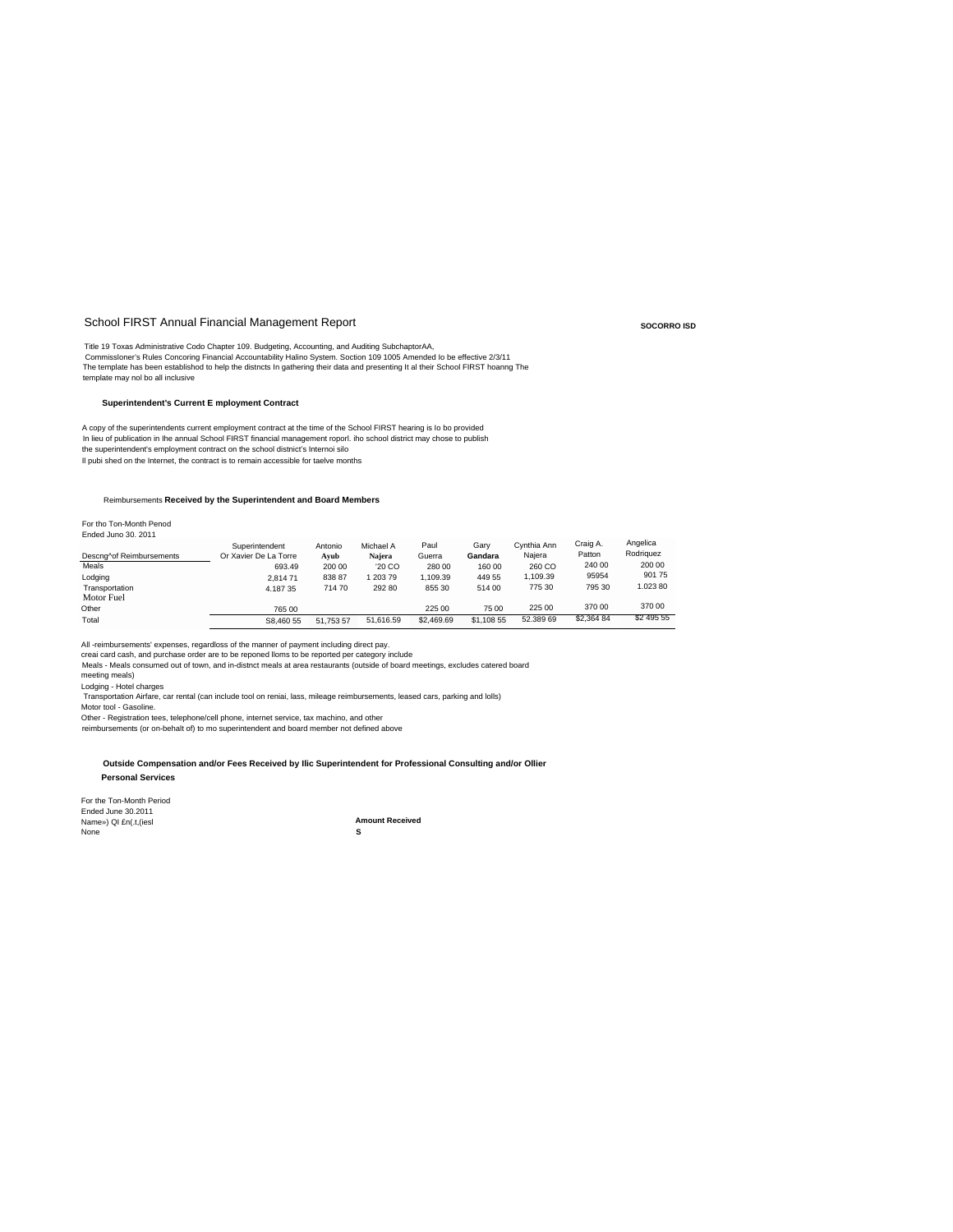| Toia I                                                                                                                                                                                              |                                                                                                                                                 |                                       | 5000   |                |                                    |                                    |                                                     |     |           |                            |
|-----------------------------------------------------------------------------------------------------------------------------------------------------------------------------------------------------|-------------------------------------------------------------------------------------------------------------------------------------------------|---------------------------------------|--------|----------------|------------------------------------|------------------------------------|-----------------------------------------------------|-----|-----------|----------------------------|
| Compensation Coes not inc'ude business revenuos generated from a family business ¡farming, canchang. etc ] tnat has no<br>relation to school distnet business.                                      |                                                                                                                                                 |                                       |        |                |                                    |                                    |                                                     |     |           |                            |
| Gifts Reccivetl by Execntive Officers and Board Membery (and First Degree Hdntivcs. if any)<br>(gifts that bad an econentic value of \$250 or more in the aggregale in th fiscal year)              |                                                                                                                                                 |                                       |        |                |                                    |                                    |                                                     |     |           |                            |
| For the Ten-Month Period<br>Ended Juno 30.2011                                                                                                                                                      |                                                                                                                                                 |                                       |        |                |                                    |                                    |                                                     |     |           |                            |
|                                                                                                                                                                                                     | Superintondent                                                                                                                                  | Antoni <sup>©</sup> Michael A Paul    |        |                |                                    | Gary Cynthia Ann Craig A. Angelica |                                                     |     |           |                            |
|                                                                                                                                                                                                     | Dr Xavier D© La Torre Ayub                                                                                                                      | 660 Mb 44 od                          | Matera |                | Guerra Gandara Nasera<br>4444 łoco | JUW                                | Patton Rodriguez<br>SU.U                            | .60 |           |                            |
| Total                                                                                                                                                                                               |                                                                                                                                                 |                                       |        |                |                                    |                                    |                                                     |     |           |                            |
| Note-An executvo cthcer is defined as tho super niende nt, unless the board of trustees or irte<br>district asministralion nemes osdttonal stall under this dasBification for local officiais       |                                                                                                                                                 |                                       |        |                |                                    |                                    |                                                     |     |           |                            |
| Business Transnctiohs Between School district and Board Mokers                                                                                                                                      |                                                                                                                                                 |                                       |        |                |                                    |                                    |                                                     |     |           |                            |
| For \$e Ten-Momh Penod<br>En2ng June 29 2011                                                                                                                                                        |                                                                                                                                                 |                                       |        |                |                                    |                                    |                                                     |     |           |                            |
|                                                                                                                                                                                                     | Alonic                                                                                                                                          | Michas A Paul                         |        | Garv           | CvnimäAnn                          | Crag A                             | Angelica                                            |     |           |                            |
|                                                                                                                                                                                                     | Ayub                                                                                                                                            | NJ:era                                | Gubto  | Cundara Noilta |                                    | Pa1ron                             | Roonquez                                            |     |           |                            |
| Amounts                                                                                                                                                                                             |                                                                                                                                                 | SOCO SOCO \$000 SO W ib OC\$0 00 SOPO |        |                |                                    |                                    |                                                     |     |           |                            |
| Note . The Summary amounts roporet under this disclosure ute not to duplicalo the noms<br>discloseg oñ tne summary schedule of rainibusements received by board memter                              |                                                                                                                                                 |                                       |        |                |                                    |                                    |                                                     |     |           |                            |
| Summary Schedule rifilata Submitted under the Financial Solvency Provisiuns «f (EC §39.0822                                                                                                         |                                                                                                                                                 |                                       |        |                |                                    |                                    |                                                     |     |           |                            |
| Gonoral Fund . FirstQuirtcr g»pmg;tures By Ofrecí Cado<br>Report 2011.2012 first-quzrter (firat three mantns of fiscal year 2011-2012) GENERAL PUND ospendatures by object code using wholo numbers |                                                                                                                                                 |                                       |        |                |                                    |                                    |                                                     |     |           |                            |
|                                                                                                                                                                                                     | Pa y roll . Expendshi res for payroil costs<br>Contract Costs- Expenditures for services rendered by firms, indiyidsra'3. and other orgnizatans |                                       |        |                |                                    |                                    | c bj oct codes 6110-61 419<br>objee cede senos 6200 |     |           | S47.493 394<br>\$4 246.20^ |
| Supplies and Materials- Expenditures for supplies and materiels necessary to maintain and/or oporate furniture.                                                                                     | computers, equrpmont, vehicles, grounds, and facilities                                                                                         |                                       |        |                |                                    |                                    | object code series 6300                             |     |           | \$2,203,623                |
|                                                                                                                                                                                                     | Other Operating* Expenditures for items other than payroll, profossional and contracted services, supplies                                      |                                       |        |                |                                    |                                    |                                                     |     |           |                            |
|                                                                                                                                                                                                     | and mterals, debt service, and capii ai outay<br>Debt Se rv i ce* Expenditufe \$ I or de bi s ervice                                            |                                       |        |                |                                    | object codo señes                  | 6400<br>cbe et cod · sene s 650 D                   |     | 3323.620. | \$0                        |
| Capital Outlay-                                                                                                                                                                                     | Expenditures forland, buildings, and equipment                                                                                                  |                                       |        |                |                                    |                                    | cbjoct cede senes 6600                              |     |           | \$218,639                  |
| <b>Additional Financial Solvency Questions</b>                                                                                                                                                      |                                                                                                                                                 |                                       |        |                |                                    |                                    |                                                     |     |           |                            |
|                                                                                                                                                                                                     | 1) \$eptenbor 1- August 31 fiscal year.                                                                                                         |                                       |        |                |                                    |                                    |                                                     |     |           |                            |

Within the last two yors, did the school district<br>Within the last two yors, did the school district<br>
1) draw funds from s hon-term financing note (term loss than 12 months) bo ween ihe<br>
months of September and December, in Vos No  $\mathbf{r}$